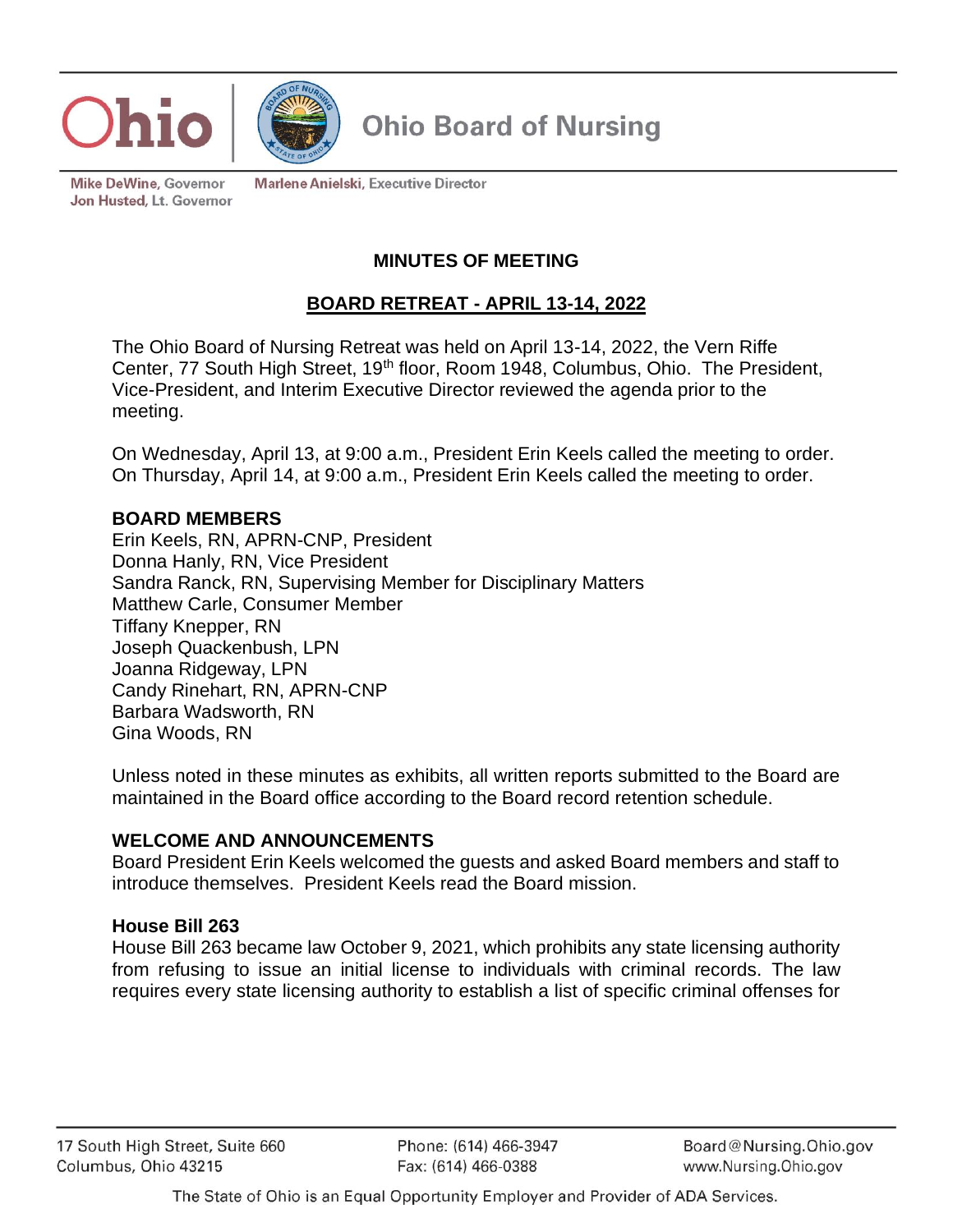which a conviction, judicial finding of guilt, or plea of guilty may disqualify an individual from obtaining a license.

# Policy Backdrop

Lisa Eschbacher presented an overview of some technical requirements and some policy background associated with HB 263. HB 263 begins and is part of the overall movement toward a criminal justice reform process. Ambiguous language like "good moral character" or "of high integrity" or moral turpitude language as disqualifying was done away with. The criminal justice section from the Council of State Governments stated, *"Ohio's law now incorporates nearly all the national best practices."* Ohio provides for a high robust procedural protection so that if a license is denied, the Board has the burden at a hearing to demonstrate the connection between the conviction and the work being done, so that it is not placed upon the licensee/applicant to show why they are entitled to a license.

# HB 263 Report

Lisa Ferguson-Ramos shared the Board and other State licensing agencies are required to submit an Annual Report to include the number of license applications received, granted, and denied; a list of criminal offenses reported, whether a license was granted or denied; and a list of individuals who requested a disqualifying offense determination from the Board and the results; and the number of licenses issued and denied to individuals who had a disqualifying offense. The first HB263 Report was submitted in October 2021 for the timeframe of 1/1/2016 through 12/31/2020. The first report did not include applicants who were granted a license and had been convicted of a criminal offense or individuals who have requested a disqualifying offense determination. The Board will submit the next report by June 30, 2022, which will include 2021 data.

# Moral Turpitude

Lisa Eschbacher discussed moral turpitude. Moral turpitude is an issue for the Board to talk about because the Board has at least two opposing contradictory issues associated with for us. The Ohio Revised Code 4723.28 permits the Board to discipline a licensee if they have a guilty plead or a conviction to a felony as well as any crime involving gross immorality or moral turpitude.

# **COMPLAINTS**

Ohio is a mandatory reporting state. In accordance with Section 4723.28.(I)(1), all complaints or an investigation is confidential and not subject to discovery in any civils action except that the Board may disclose information to law enforcement officers and government entities for purposes of an investigation. David Geiger provided an overview of the complaint process, i.e., how complaints are received, and steps involved in triaging complaint for investigation.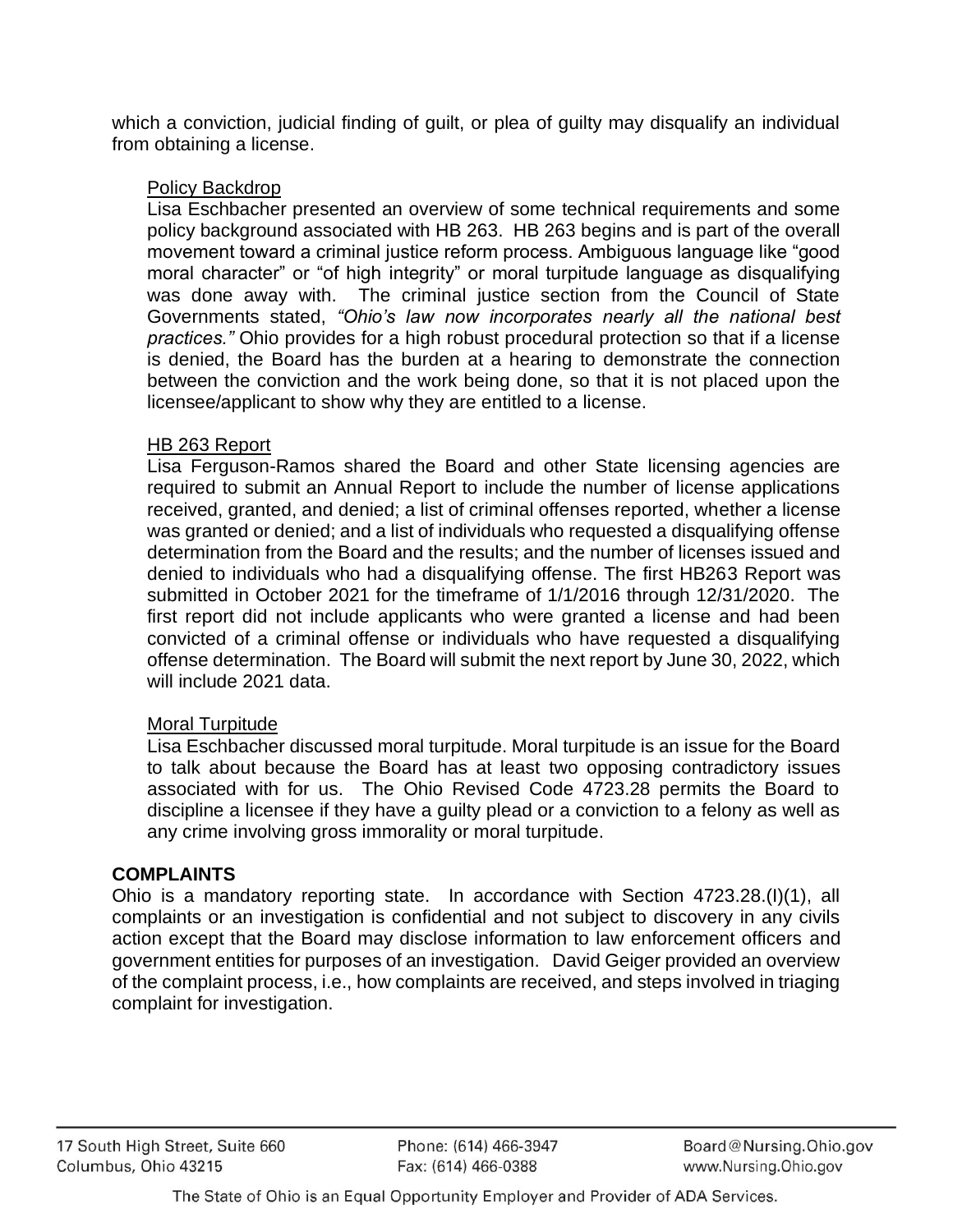# **COMPLIANCE PROTOCOLS**

Lisa Eschbacher reviewed the proposed revisions to the Disciplinary Complaint Protocol; Discipline Priorities and Guidelines Protocol; and Settlement Conference Protocol.

### **TERMS AND FORMAT**

#### Permanent Surrender Forms

Lisa Eschbacher presented recommended changes to the Permanent Surrender of License form. Two changes recommended for Board's consideration include 1) discontinue converting the surrender to a permanent revocation of license; and 2) no longer make the surrender permanent in all situations.

#### Non-Disciplinary Approaches

L. Ferguson-Ramos provided an overview of the Alternative Program for Substance Use Disorder Monitoring. Lisa reviewed AP timeline from 2001 through 2012. She also reviewed the Practice Intervention and Improvement Program (PIIP), a confidential program for remediation of practice issues.

#### **Ohio Physicians Health Program**

Kelley Long, Executive Director and Dr. Richard Whitney, Medical Director at OhioPHP (OPHP) presented information about OPHP, and to explore the possibility of a partnering opportunity with the Ohio Board of Nursing. OPHP is a nonprofit organization providing a compassionate, supportive, and safe environment for health professionals to seek treatment and monitoring to improve their health and well-being. OPHP serves as a confidential resource that assists with identification, intervention, and referral for assessment or treatment to physicians and other healthcare professionals who may be affected by mental, emotional, and behavioral illness, substance-related and addictive disorders, or other issues. OPHP specializes in providing confidential monitoring and advocacy and provide educational presentations to individuals or groups throughout Ohio. Behavioral health screens offered at no charge to Ohio's healthcare professionals, excluding toxicology testing fees.

Questions and Answers:

- 1) **How do we make this accessible to nurses?** Dr. Whitney explained that if OPHP partners with OBN, it would be OPHP's responsibility to communicate service to the healthcare providers.
- 2) **Has there ever been a time that OPHP charged licensing Boards for this service?** No.
- 3) **Do any of OPHP partners use this with applicants?** Yes, with licensees and applicants.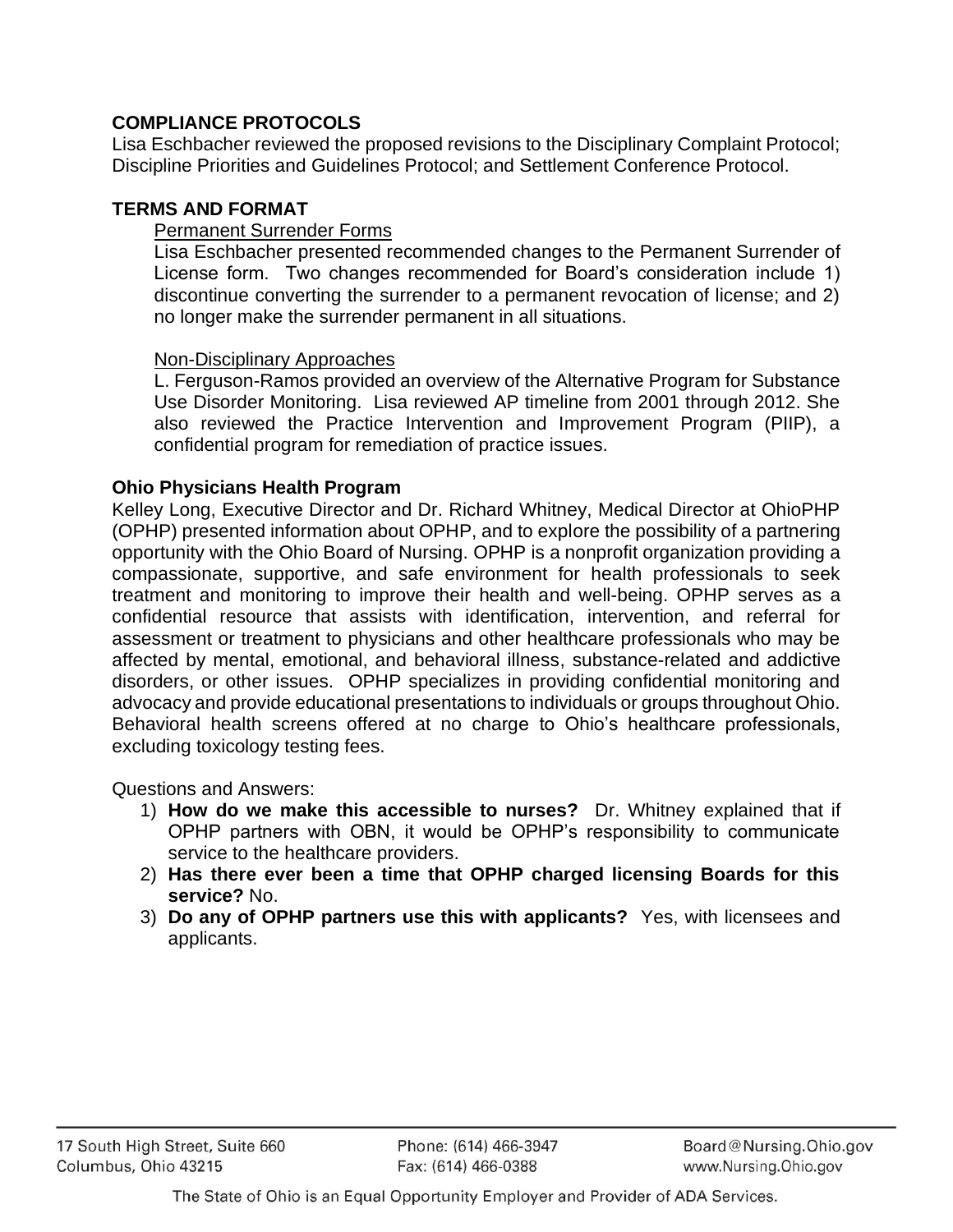### **LICENSURE**

Charity Robl and Pam Simmons, the License Manager, provided an overview and updates concerning the partnership with Cleveland Sight Center, how Licensure is leveraging the eLicense system, provided a comparison of licensing statistics, i.e., number of applications received, and applications completed, automated emails, criminal record check instructions, TOEFL results (foreign students) and Last change process, and reviewed the results from the Kaizen Event.

## **COMPACT DISCUSSION**

The Nurse Licensure Compliance (NLC) goes live in Ohio on January 1, 2023. Prior to go-live the Nursing Board must establish fees for NLC multistate licenses applications. There was some discussion regarding the amount of the fees to charge for a multistate license or not to charge a fee. It is anticipated a potential annual loss of revenue of \$635.000. The Board is statutorily permitted to charge an enhanced fee for issuance of a multistate license. The Board is not permitted to pass along NLC costs to single state applicants.

#### **LEGISLATIVE OVERVIEW**

Marlene Anielski, newly appointed Executive Director of the Board of Nursing, presented a legislative overview of a sponsor and co-sponsor of a bill, to when the bill goes to the Governor for approval or disapproval (veto). Board members were provided contact information of their Senator and House representatives. Director Anielski also provided information of meeting with legislators.

#### **STRATEGIC PLAN**

Interim Director Charity Robl reviewed the proposed changes to the Strategic Plan. There will be further discussion and work on developing a Board strategic plan.

## **FIVE-YEAR RULE REVIEW**

Lisa Eschbacher provided an overview of rules required to be reviewed this year pursuant to Five Year Rule Review. The public rules hearing will be separate from the November Board meeting. It was recommended and agreed that a rules advisory committee be established with the Board appointing members to serve as a subject matter expert on the advisory committee.

#### **COMMUNICATIONS INTRODUCTION**

Kristin Howard, the new Chief Information Officer, provided an introduction on her experiences and qualifications. Kristin provided a review of the instructions to add the new email signature and a photo to email and Microsoft Teams profile, requested by the Executive Director effective April 30, 2022.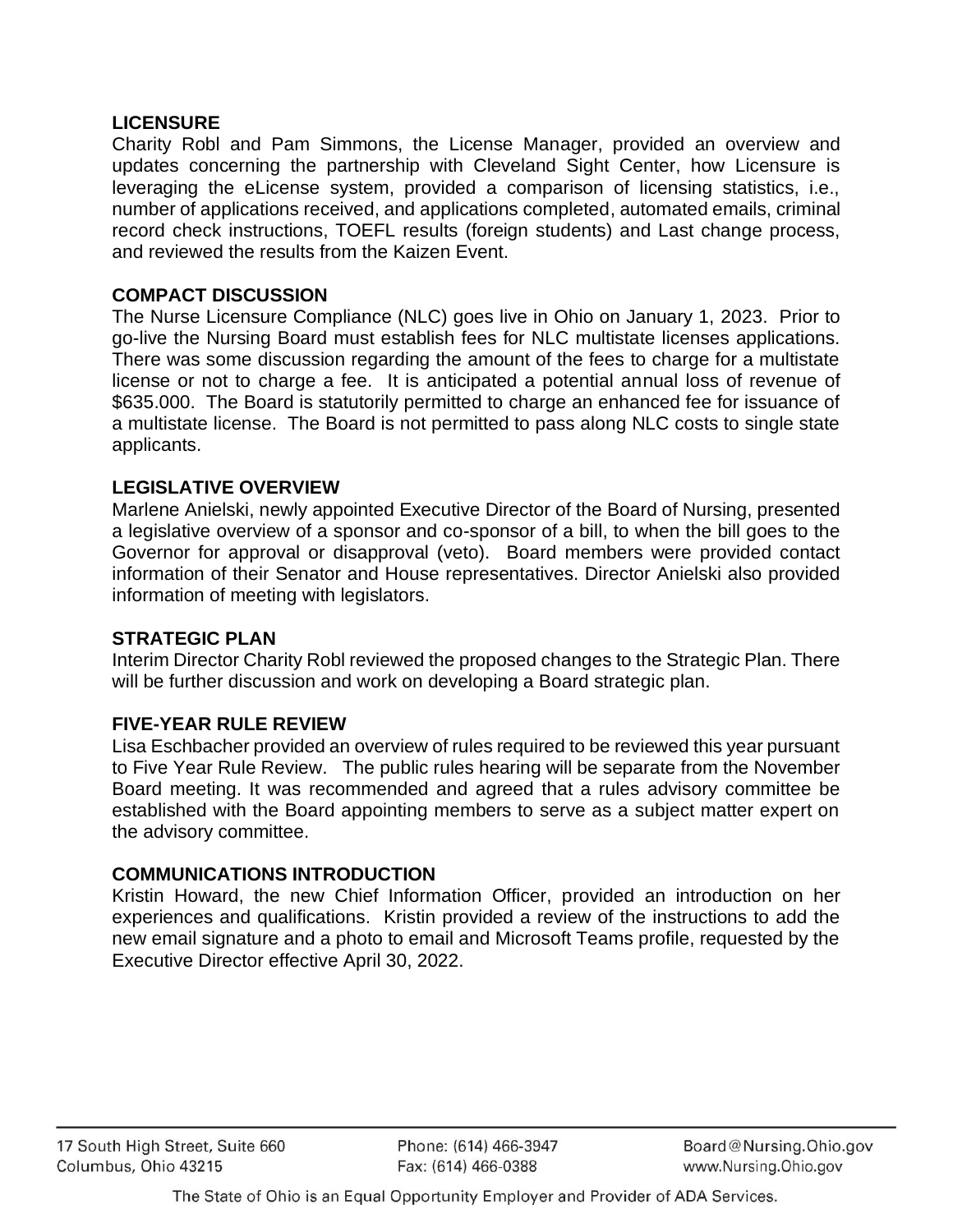### **BOARD GOVERNANCE**

#### Board Abstention - Board Policies

Lisa Eschbacher provided for clarification to Board members when they must abstain from voting and/or participating in quasi-judicial discussions on Board actions. President Keels asked, "If you abstain once on an action against a licensee, do you abstain every time that licensee's name comes up?" The answer was no.

### **EVALUATION OF RETREAT AND ADJOURNMENT**

Board members thought the Retreat was a great meeting and great information provided. The meeting adjourned on Thursday, April 14, 2022, at 3:50 p.m.

Erin Keels, RN, APRN-CNP President

Erin L. Keets DNP, APRN-CNP

Attest:

Marlene Anielski, MBA, OCPM Executive Director<br>Marlene Anieloki, MBA, OCPM